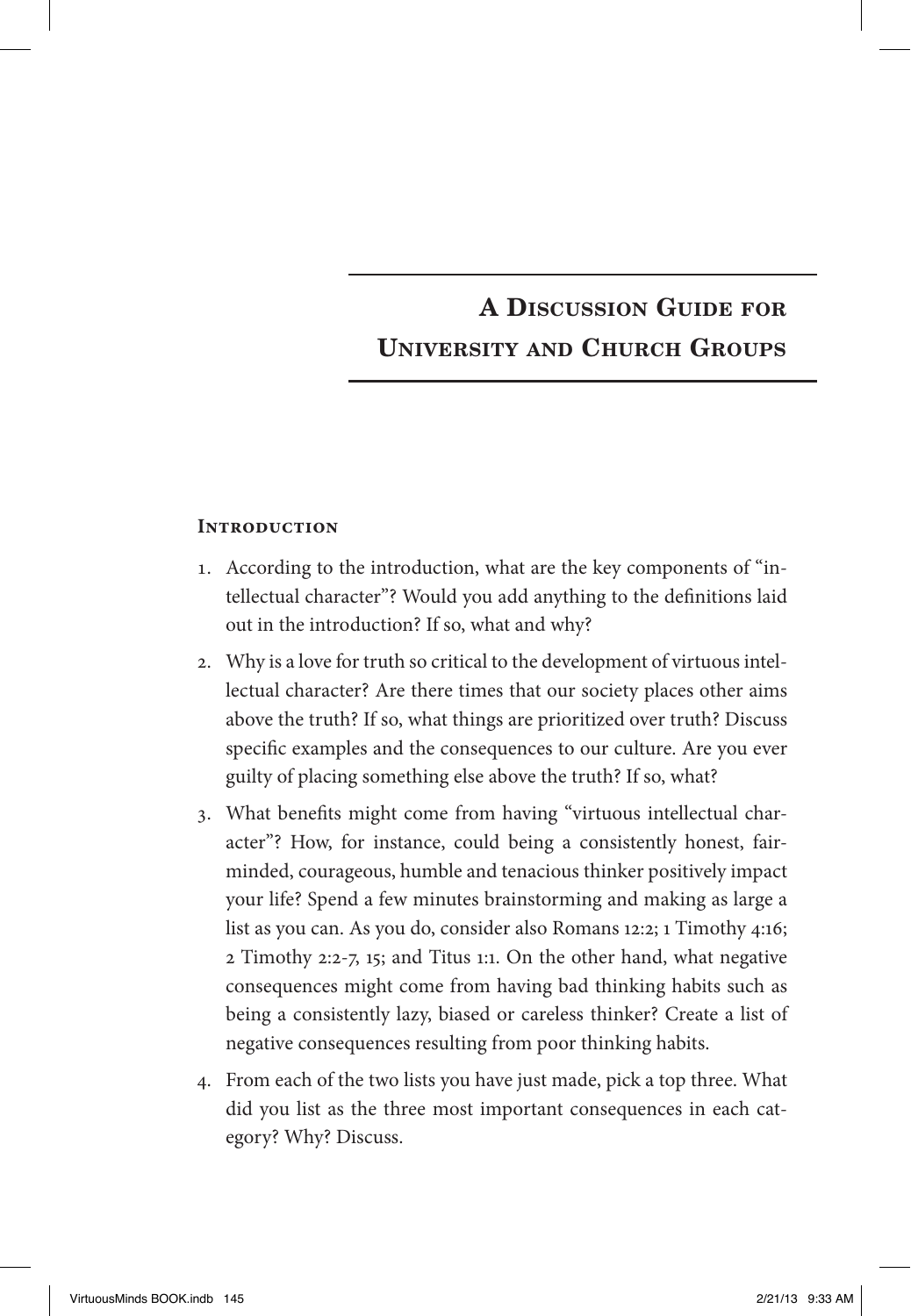## **Part One: The Seven Intellectual Virtues**

#### **Chapter 1: Intellectual Courage**

Begin by reviewing the definition of intellectual courage below.

*Intellectual courage defined:* Those who are intellectually courageous earnestly want to know the truth and so consistently take risks in the pursuit of truth. They are willing to reconsider their own beliefs, even if this scares them. But once they have done so, and come to a belief about what is true, they are willing to stick to their guns, even if the majority mocks or threatens them. (Intellectual cowardice is the corresponding vice.)

- 1. Can you think of any examples in Scripture of intellectual courage? Why were these acts examples of *intellectual* courage—as opposed to moral courage? What were the varying consequences of these acts of intellectual courage, and what lessons can you draw from these consequences?
- 2. What is the difference between an act of intellectual courage and intellectually courageous character?
- 3. Make a list of several instances in which you have acted in an intellectually courageous way. Now make a second list of several instances in which you acted in an intellectually cowardly way. Pick one example from each of these lists. What was it that made you act either with courage or cowardice in that moment?
- 4. On a scale of one to ten, how would you rate yourself regarding intellectually courageous character (one being extremely poor and ten being perfect). Assuming you did not give yourself a ten, where do you think you fall short? Are there any practical steps you can take toward becoming more intellectually courageous? What are they?
- 5. Read the following passages from the Bible: Daniel 1:10, 2:12, 2:26-28, 3:13-19 and 4:19-27. Summarize the lesson regarding intellectual courage in a sentence and share your summaries with the group. Are there places in your life where you think you will need the intellectual courage of Daniel? What are they? Courage does not mean reck-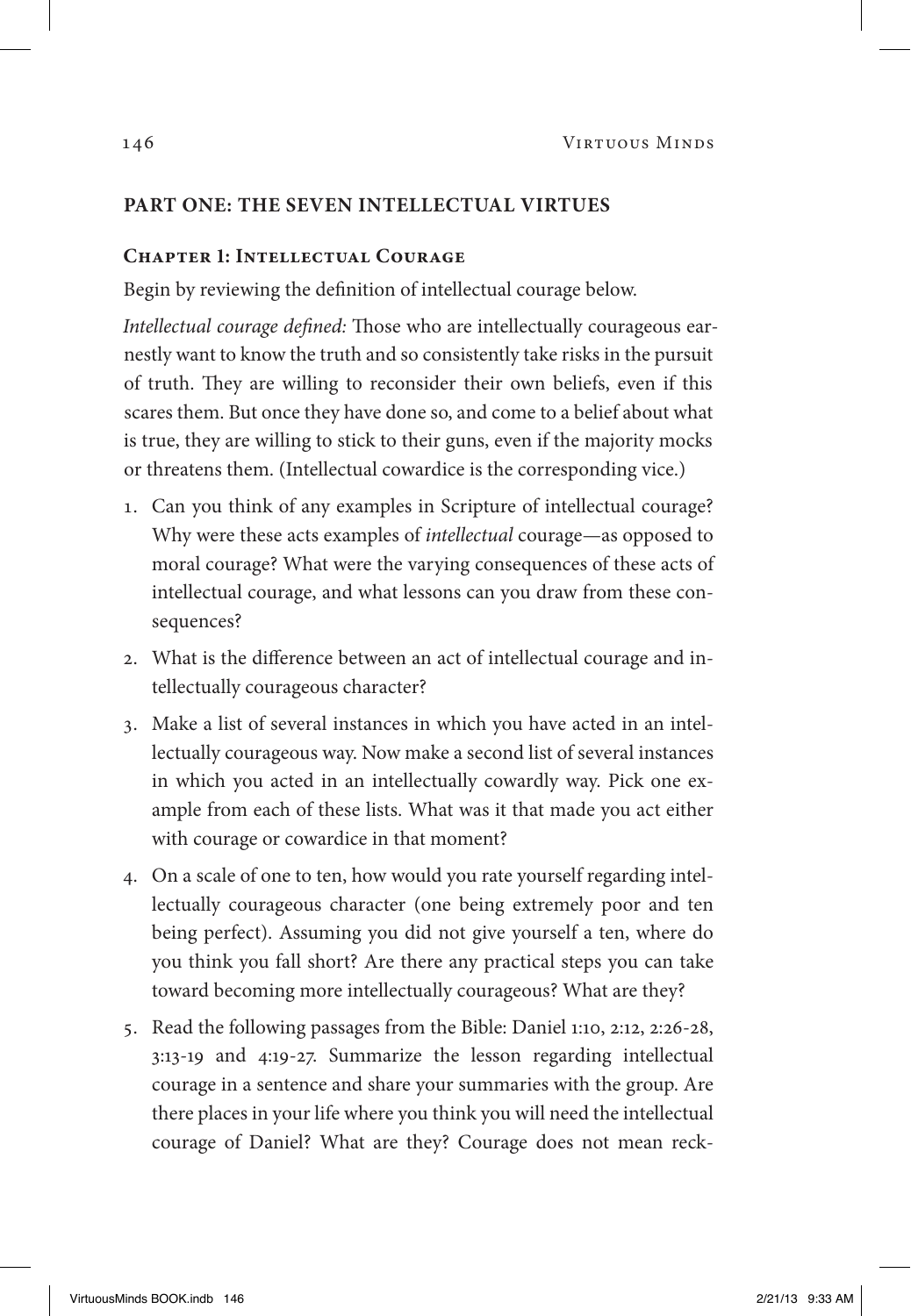lessness. Is there a way that you can act in both a prudent and a courageous way in this situation? How?

#### **Chapter 2: Intellectual Carefulness**

Begin by reviewing the definition of intellectual carefulness below.

*Intellectual carefulness defined:* Those who are intellectually careful earnestly want to know the truth and so consistently make sure not to rush to hasty conclusions based on limited evidence. They are patient and diligent in their thinking, careful that they do not overlook important details. (Intellectual hastiness is the corresponding vice.)

- 1. Can you think of any examples from history or current popular culture of intellectual hastiness or carelessness? What are they? What were the consequences of those acts of careless thinking?
- 2. List some instances in which you have acted in an intellectually careful way. Do the same for instances when you have demonstrated careless thinking. What were the results in each case?
- 3. Are you consistently careful in your thinking? On a scale of one to ten (one being extremely poor and ten being perfect), what rating would you give yourself regarding your level of intellectual carefulness? Why did you give yourself this rating?
- 4. Consider asking the group if they see any patterns of intellectual carefulness or carelessness in your life. Can they give you an honest rating from one to ten? And, if so, what specific examples of careless or careful thinking led them to give you the rating they did? If this is not appropriate for the group, consider posing these questions to your spouse, or perhaps a close friend.
- 5. If you have discovered any habits of careless thinking in any area of your life, can you think of any simple ways that you can begin to transform those thinking patterns into ones that exemplify carefulness? If so, what are they? What will you need to do to ensure that you can actually put your intention to change into practice?
- 6. Read the following passages from the Bible: Romans 10:2, Philippians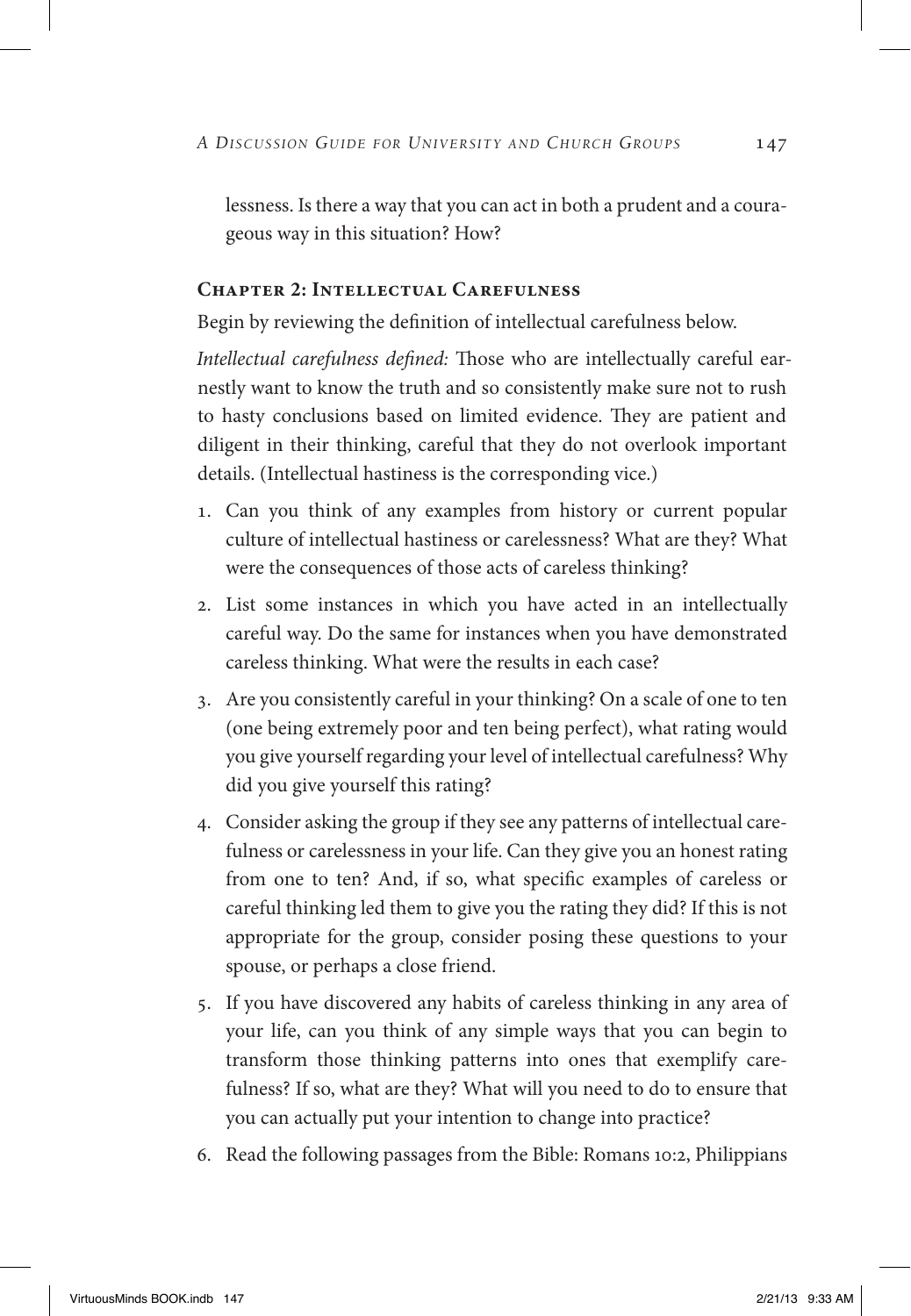1:9-10, 1 Thessalonians 5:21, 1 Timothy 4:16 and Titus 2:7-8. Summarize in point form the lessons of each passage concerning intellectual carefulness. Discuss your summaries as a group. How can we apply these lessons to our own lives?

## **Chapter 3: Intellectual Tenacity**

Begin by reviewing the definition of intellectual tenacity below.

*Intellectual tenacity defined:* Those who are intellectually tenacious earnestly want to know the truth, so they are consistently unwilling to give up when they find an assignment difficult or boring. Instead, they are determined to fight through the difficulty in order to gain a deeper understanding of the material. (Intellectual laziness is the corresponding vice.)

- 1. What is it about tenacity in general that we find so inspiring? What examples of tenacity (intellectually or otherwise) have been especially encouraging to you? Can you think of a specific example of intellectual tenacity from history, Scripture or your own life? Share why these examples are particularly inspiring to you.
- 2. Make a list of the sort of challenges you face in your day-to-day life that might require intellectual tenacity. When was the last time that you faced a significant challenge in your thinking? How did you respond? What was the result?
- 3. Some of the obstacles we face in our thinking are not the intimidating sort of difficulties that inspire fear so much as they are challenges to endure something unpleasant or boring. Why is the challenge to fight through boredom so potentially important? Can you think of a personal example of a time in which you faced that sort of challenge? How did you respond, and what resulted from your response?
- 4. From one to ten (one being extremely poor and ten being perfect), how would you rate yourself in the area of intellectual tenacity? When and where are you most likely to display a lack of intellectual tenacity? Can you think of practical ways in which you can begin to alter your thinking patterns in an intellectually tenacious direction?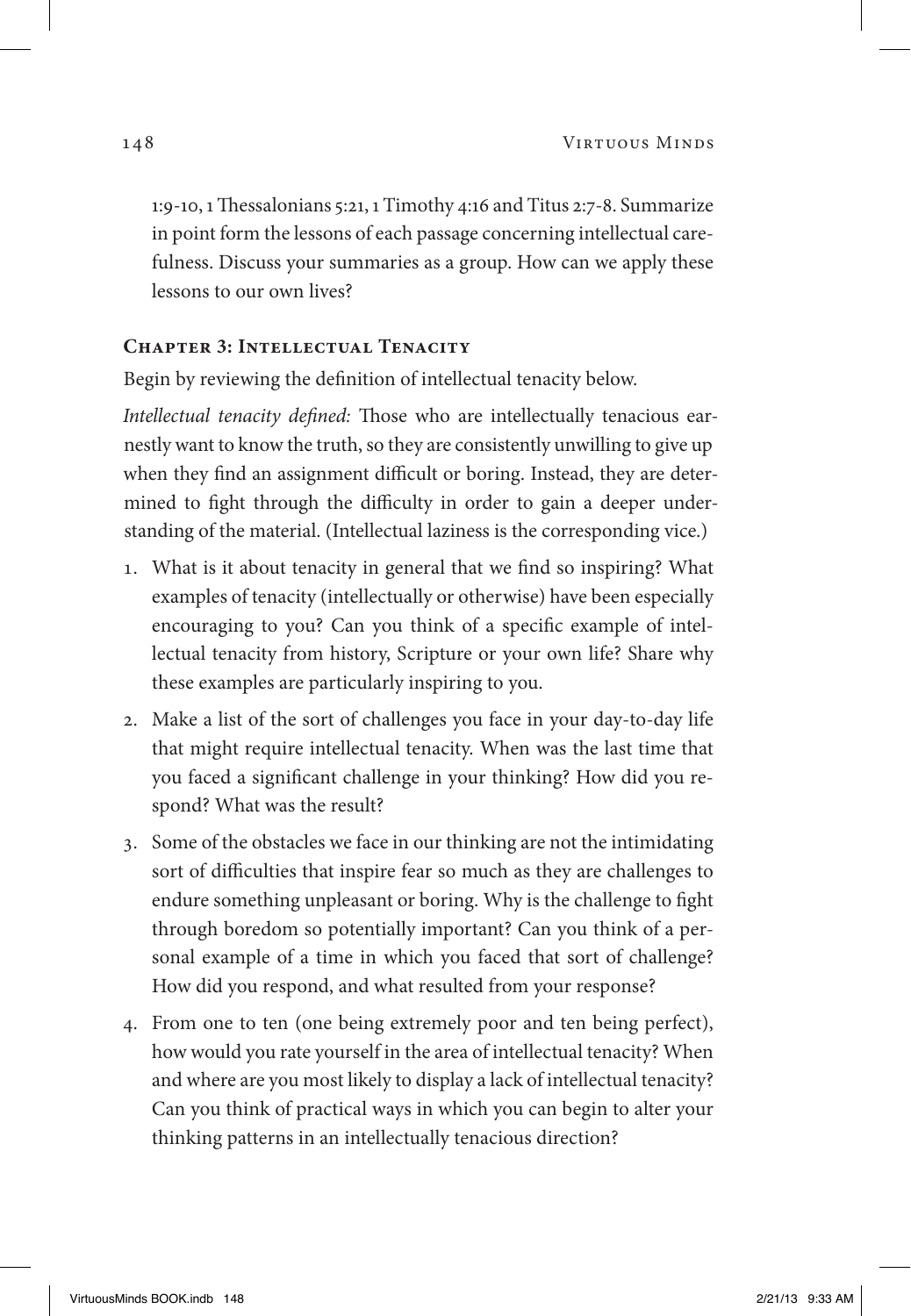5. Read the following passages from the Bible: Titus 1:9, Hebrews 5:14 and James 1:2-5. Summarize in point form the lessons of each passage concerning intellectual tenacity. Discuss your summaries as a group. How can we apply the lessons in these passages to our lives?

### **Chapter 4: Intellectual Fair-mindedness**

Begin by reviewing the definition of intellectual fair-mindedness below.

*Intellectual fair-mindedness defined:* Those who are intellectually fairminded earnestly want to know the truth, so they consistently listen in an even-handed way to differing opinions, even if they already have strong views on the subject. In addition, they attempt to view the issue from the perspective of those they disagree with, believing that they do not always have the most complete or accurate vantage point on a given issue. As a former student of mine correctly observed, the intellectually fair-minded person "seeks to know, not to be right." (Intellectual bias is the corresponding vice.)

- 1. The concept of fair-mindedness is based on a belief in an objective truth. Without the concept of objective truth, there is nothing to be either fair-minded or biased about. But the very concept of objective truth is being questioned in Western culture today. What are the arguments in favor of the relativity of truth? Why do you think these arguments are appealing to many? What are the arguments in favor of the existence of objective truth? (For a concise account of the debate and a powerful argument in favor of truth, see Princeton professor Harry Frankfurt's short but powerful book, *On Truth.*)
- 2. What are some of the ways in which consistent fair-mindedness can positively affect our lives? And, by way of contrast, what are some of the ways that being consistently biased can negatively affect our lives?
- 3. Can you think of examples of biased thinking from popular culture? Pick a few of the most important and discuss how these examples affect society.
- 4. What do you think are the root causes of biased thinking? Based on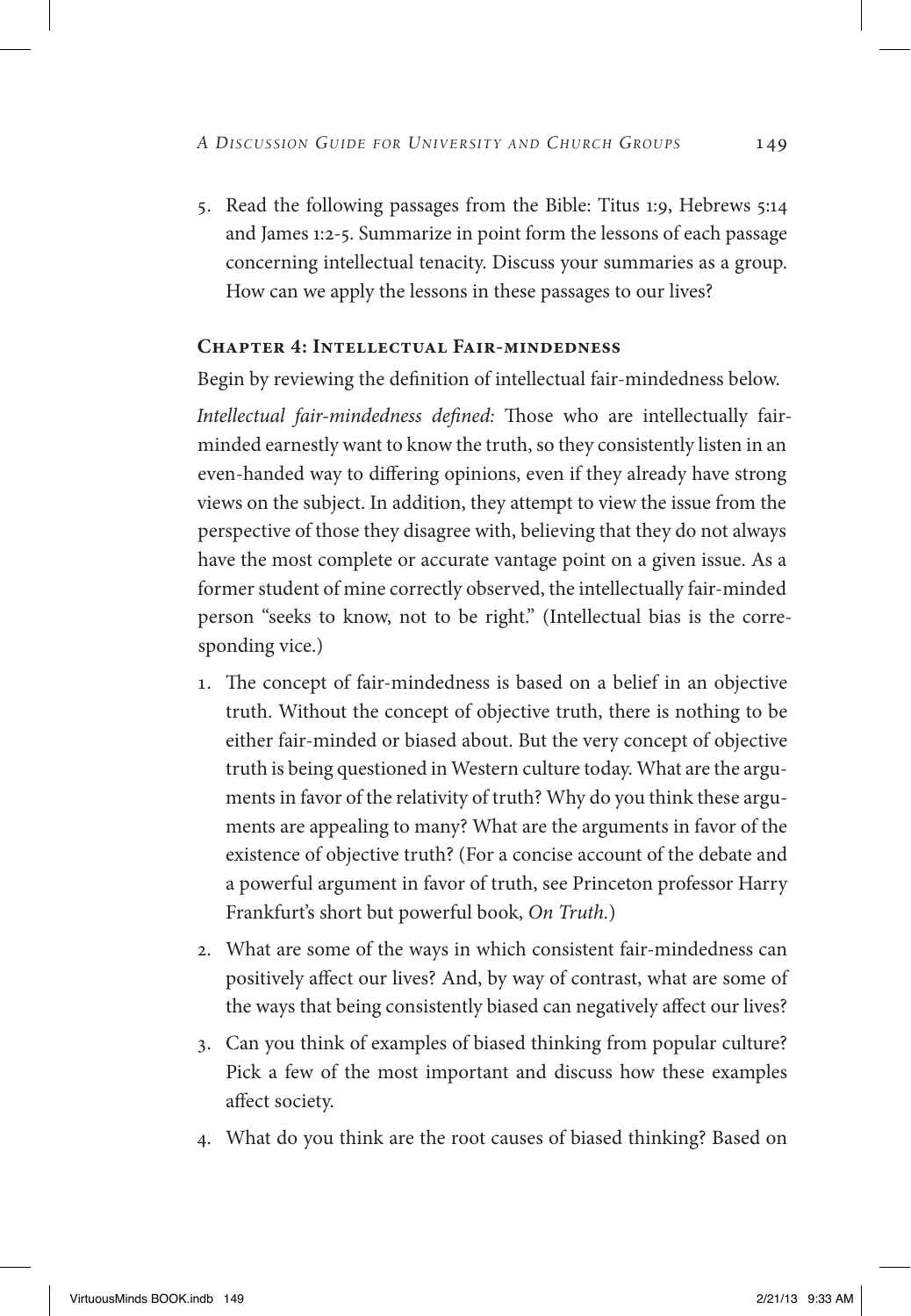your answers, what are some practical ways that we can attack these causes in our own lives in the pursuit of genuine fair-mindedness?

5. Read the following passages from the Bible: Acts 15:1-31 and James 3:17. In point form, summarize the lessons from these passages concerning intellectual fair-mindedness. Discuss your summaries as a group. How can the lessons from these passages be applied to our lives?

#### **Chapter 5: Intellectual Curiosity**

Begin by reviewing the definition of intellectual curiosity below.

*Intellectual curiosity defined:* Those who are intellectually curious earnestly want to know the truth, so they are always asking why. They are not satisfied with the easy and simplistic answers, but have a desire to understand what makes it all work—at the foundational level. For them, learning is not simply a necessary evil (the means of getting a job and buying a house) but a lifelong quest full of mystery and joy. (Intellectual indifference is the corresponding vice.)

- 1. What are the key differences between the positive and negative types of curiosity? Create a list of various examples of curiosity. Then discuss whether each is an example of virtuous intellectual curiosity, the unhealthy sort of curiosity or could be in either category depending on the circumstances.
- 2. Create a list of people you know who are shining examples of intellectual curiosity. How does their intellectual curiosity spill over into their everyday lives? And what are the positive fruits that they reap as a result of their habit of intellectual curiosity?
- 3. Create a list of people you know who are examples of an unhealthy form of intellectual curiosity. What are the negative effects of this sort of curiosity in their lives?
- 4. Are you consistently intellectually curious? From one to ten (one being extremely poor and ten being perfect), how would you rate your intellectual character in the area of curiosity? Why did you give yourself the score you did?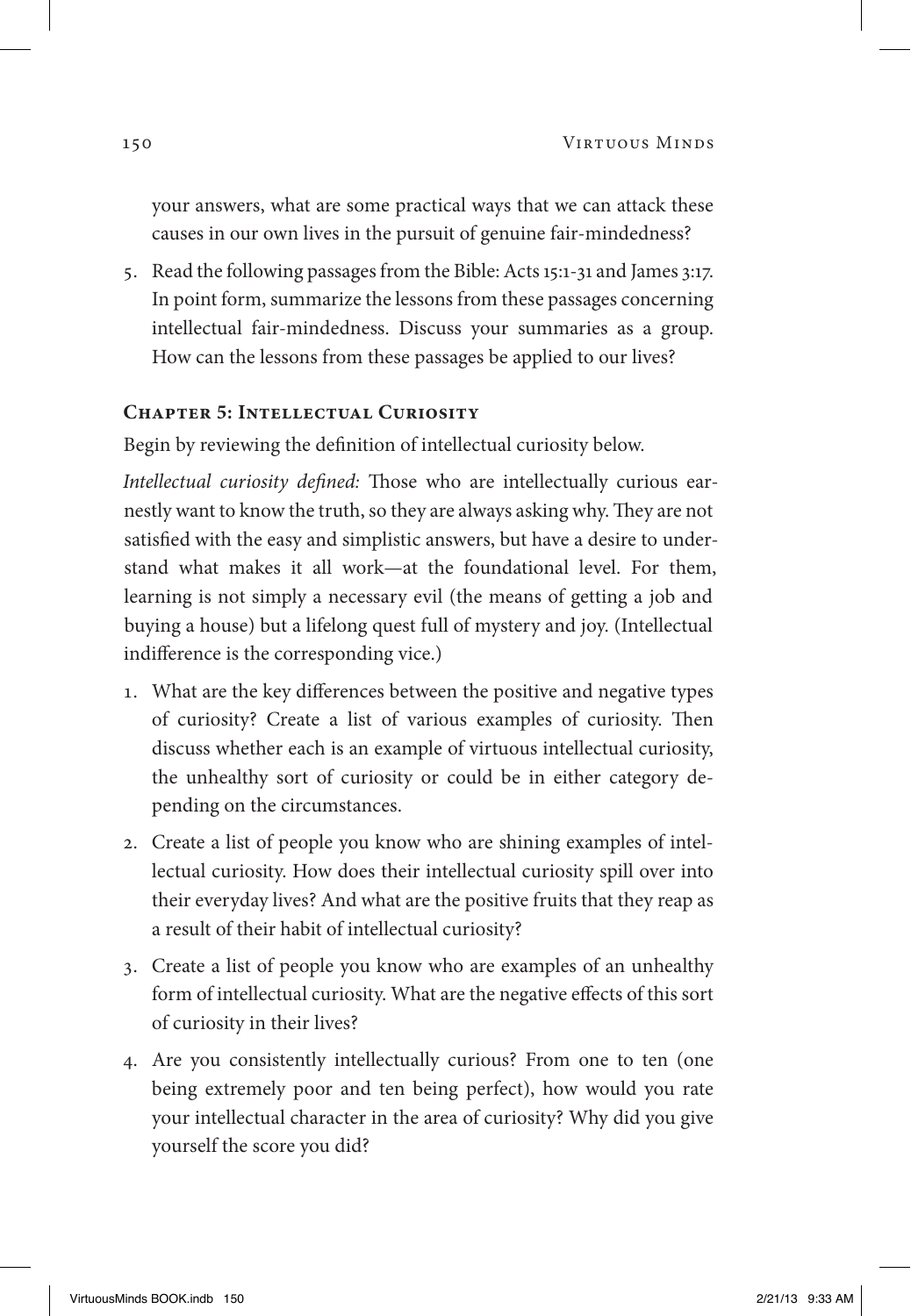5. Read the following passages from the Bible: Proverbs 2:1-11 and Acts 17:11, 16-34. In point form, summarize the lessons of these passages concerning intellectual curiosity. Discuss your summaries as a group. How can we apply these lessons to our lives?

## **Chapter 6: Intellectual Honesty**

Begin by reviewing the definition of intellectual honesty below.

*Intellectual honesty defined:* Those who are intellectually honest want to encourage the spread of truth, so they consistently use information in an unbiased way. Realizing that the strength of any argument lies in the integrity of its evidence and logic, the intellectually honest person is careful not to use information taken out of context, to exaggerate, to distort or to otherwise mislead using statistics or any other type of supporting evidence. In addition, the intellectually honest person does not take credit for evidence or ideas that are not their own; they are careful to cite the work of others whenever it is used. (Intellectual dishonesty is the corresponding vice.)

- 1. Can you think of examples of intellectual dishonesty in Scripture, in popular culture or in your own life experience? In each of these cases, how did the person or persons apply or communicate truth in a deceptive way? If they were successful in the short term, what are the possible long-term consequences of their intellectual dishonesty—for them and for those touched by their dishonesty? Were the long-term consequences of their intellectual dishonesty different from the shortterm consequences? If so, how?
- 2. Can you think of a public figure (either in Scripture or in current political life) who has maintained a reputation for intellectual honesty and integrity? How has this person earned this reputation?
- 3. Sadly, we can all point to examples in our own lives of intellectual dishonesty. Make a list of personal examples of intellectual dishonesty. Then go down the list and ask yourself why you chose to be intellectually dishonest in that situation. If you are comfortable sharing, choose one example from your list and share it with the group.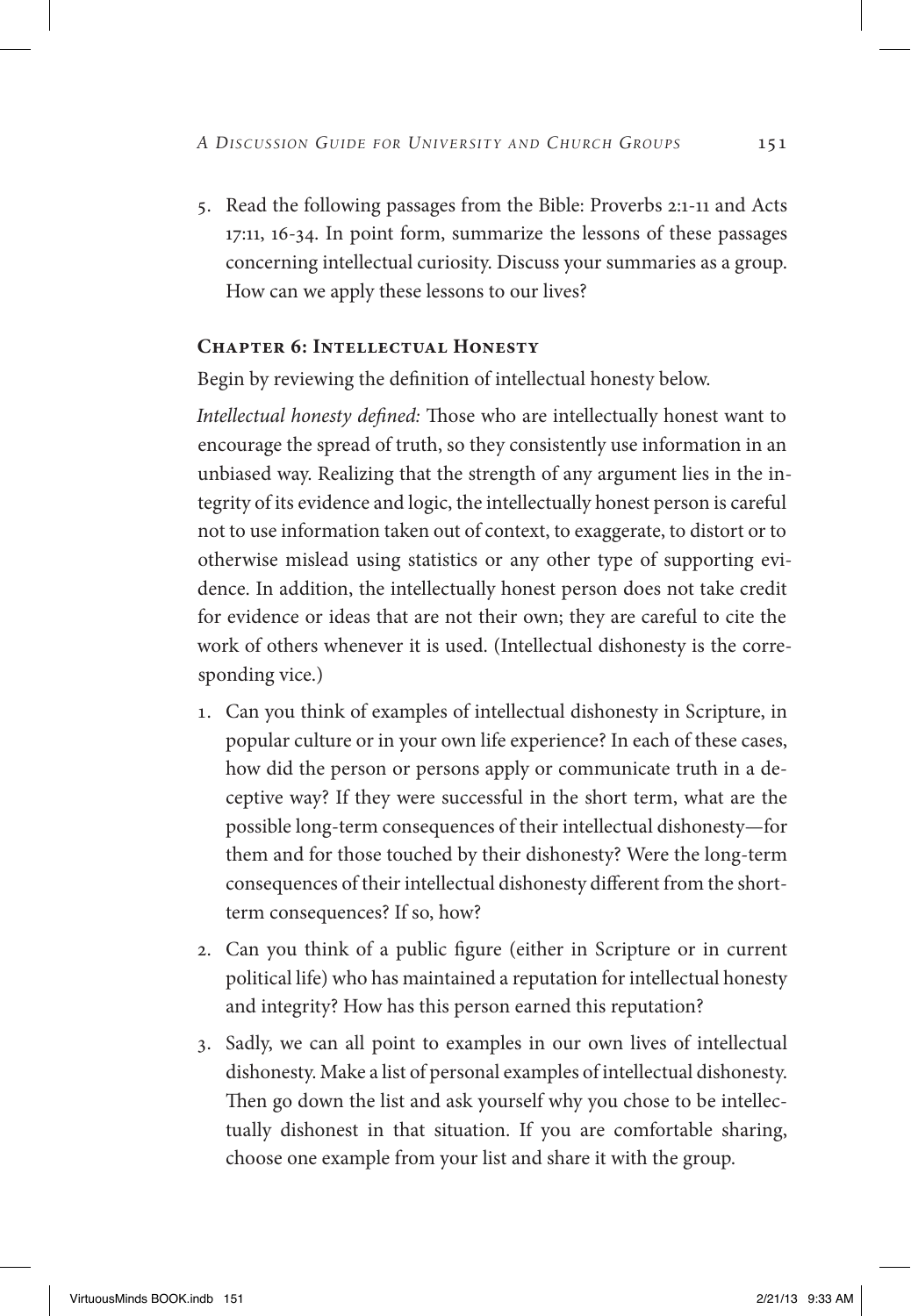- 4. In what area of your life are you most tempted to consistently manipulate or fudge the truth? Why do you think the temptation to be dishonest is particularly strong in this area of your life? What are some consequences that are likely to result from your dishonesty? And what are some practical things you can do to begin to develop intellectual honesty in this area?
- 5. Read the following passages from the Bible: 2 Samuel 12:1-14 and James 5:19-20. In point form, summarize the lessons of these passages concerning intellectual honesty. Discuss your summaries as a group. How can these lessons be applied to our lives?

#### **Chapter 7: Intellectual Humility**

Begin by reviewing the definition of intellectual humility below.

*Intellectual humility defined:* Those who are intellectually humble earnestly want to know the truth, so they consistently recognize that they, like all people, are sinful and capable of error. They are humble because they are aware that truth is not of their making but is God-breathed. They are also honest enough to admit the limitations of their own knowledge base and actually rejoice when they are proved wrong because it means they have grown in their understanding of God's truth. However, intellectually humble people are also aware that all people are sinful and limited in knowledge; thus, they are not willing to passively accept the opinions of others. They remain courageous in their passionate pursuit of truth even as they admit their own limitations. (Intellectual arrogance is the corresponding vice.)

- 1. C. S. Lewis says that "if you think you are not conceited, it means you are very conceited indeed" (*Mere Christianity*). Do you think he is right? Why or why not?
- 2. Do you know anyone who you believe has genuinely humble intellectual character? Who is it? What impresses you most about his or her life? What does this person do regularly that demonstrates intellectual humility?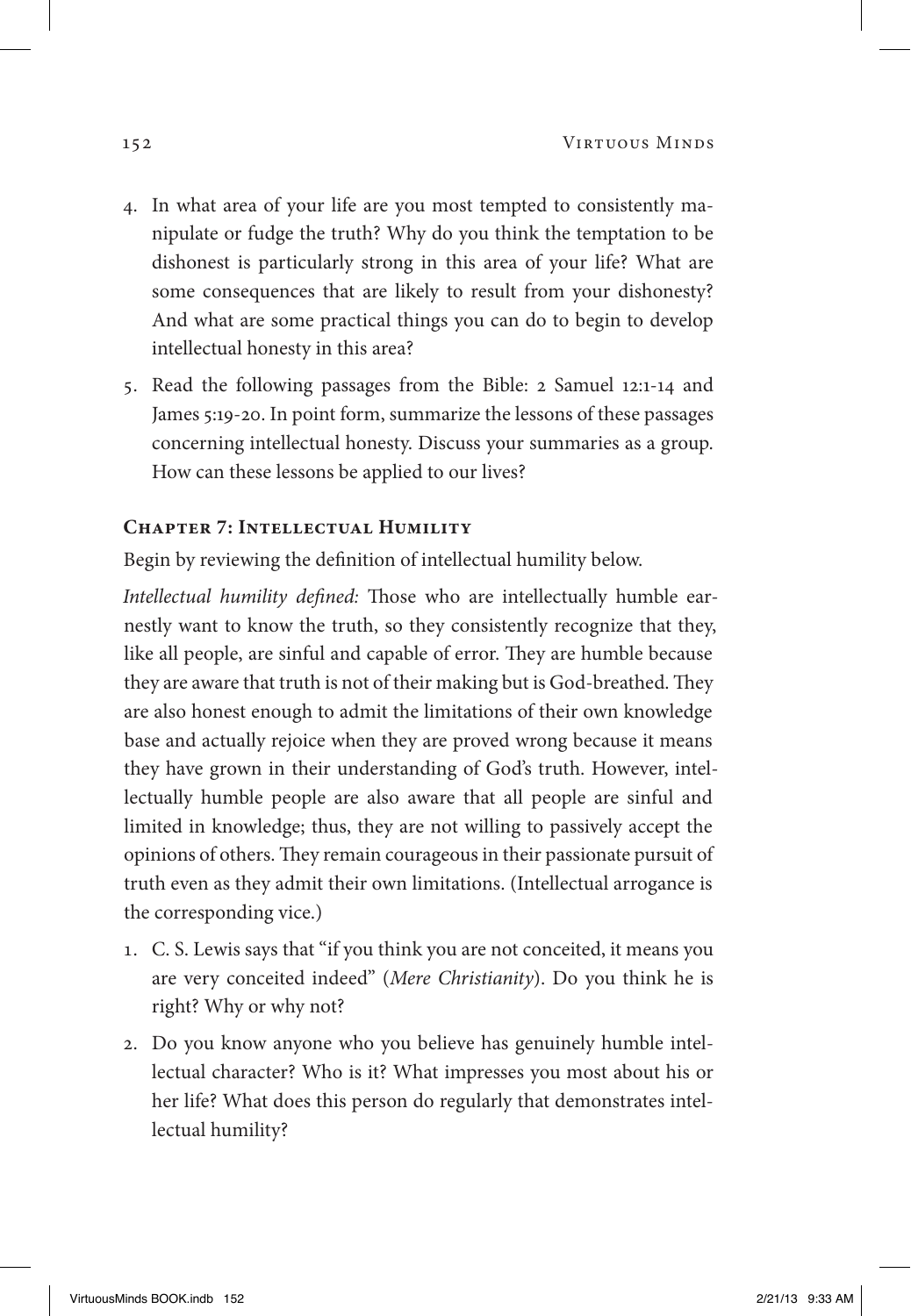- 3. How can our understanding of human nature (basically good, evil or a mix of the two) influence our quest toward intellectual humility? What do you believe about human nature? Do you apply the same standard to yourself that you apply to others?
- 4. On a scale of one to ten (one being extremely poor and ten being perfect), how intellectually humble do you think you are? With regard to intellectual humility, what patterns of thought or actions can you point to as examples of good or bad intellectual character?
- 5. Read Philippians 2:1-11. In a sentence, summarize the point of this passage. Discuss how the lesson of the passage can apply to our thinking.

## **Part Two: The Fruits of Intellectual Character**

#### **Chapter 8: The Benefits of Knowing More About More**

- 1. This chapter claims that ignorance is not usually blissful and that knowledge of the truth almost always produces positive outcomes in our lives. List and discuss some examples from your own life in which ignorance was harmful and knowledge helpful.
- 2. While knowing the truth is almost always beneficial, are there ever times when knowing the truth is more of a burden than a benefit? What might be some examples in which this seems to be the case? When knowing the truth is painful, does that mean it is ultimately harmful? Discuss.
- 3. Create a list of five books or people whose insights or knowledge have changed your life for the better. Why did you include the books or people that you did? Share your list with the group and explain how the knowledge you gained from one of the books or one of the people changed your life for the better.
- 4. In what area of your life do you think you are in the most urgent need of an increase in quality knowledge? Why? What are some practical and realistic—ways you might go about gaining the knowledge that you feel you need?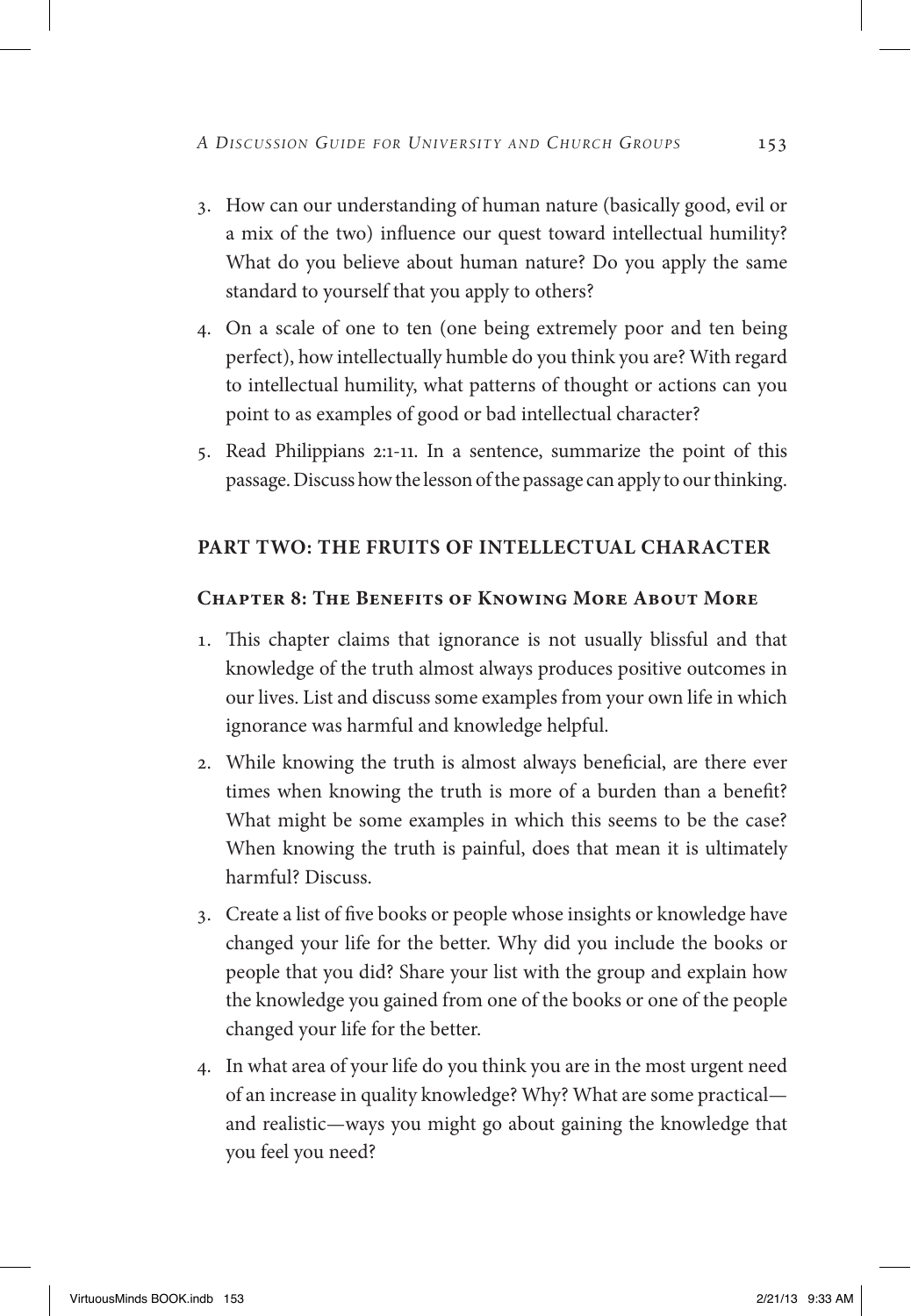#### **Chapter 9: The Benefits of Better Thinking**

- 1. Have you ever cut corners in your pursuit of knowledge? When? Why did you do it? What was the result in the short term? How might that choice have affected your intellectual character?
- 2. Think of an example of when you did not cut corners—when you pushed through and did the hard work necessary to really understand something. What made you work hard in this case but cut corners in the earlier example? What was the result of your hard work in the short term? How might that effort have paid off in the long run?
- 3. In education circles, the skills of critical thinking and problem solving have gained almost legendary status. They are often viewed as the magic bullets that will turn potential school dropouts into sharp students and model citizens. This book implies that the focus on thinking skills *alone,* while important, is shallow and is unlikely to produce virtuous change in people's lives. Why? Do you agree or disagree?

#### **Chapter 10: Loving God**

1. Begin by reading the parable of the bags of gold (Matthew 25:14-30) and the parable of the ten minas (Luke 19:12-27). In each of the parables, who was rewarded? Why? Who was punished or condemned? What sort of language was used to describe them? Why do you think they were judged this way?

Now read Mark 12:30-31. How might this passage be related to the two parables above? If using our God-given talents to the best of our abilities is an act of worship, does that mean that failing to do so is sinful? Why or why not?

2. Read Psalm 136. What kinds of knowledge are critical in worshiping God according to this psalm? Can you think of other psalms, or other passages of the Bible, in which additional types of knowledge are also important to worship? How might attempts to worship without knowledge be dangerous? Emotion is an important part of worship. How might knowledge of the truth aid in our emotional response to God?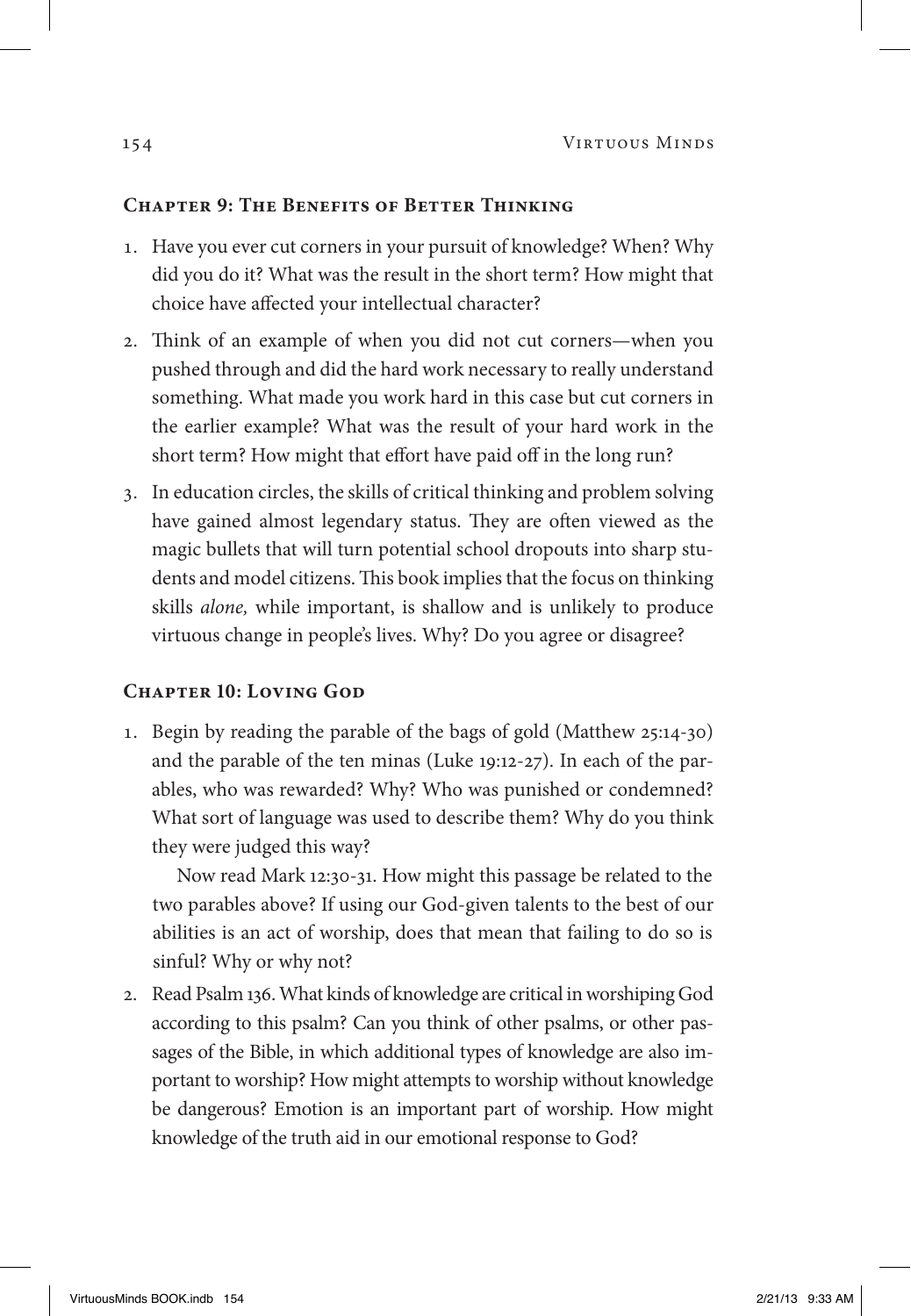3. Read Psalm 19:1-6 and Romans 1:20. What do these passages say about the relationship between our knowledge of the world and our ability to worship God? Some people know a tremendous amount about the world and yet fail to honor the Creator of that world. What might explain this, and what are some passages that would support your explanation?

For the Christian, however, it seems clear that a growing understanding of creation will bring with it an increased ability to honor the Creator. What are some examples in your own life where an increase in knowledge has led to deepening worship?

#### **Chapter 11: Loving Your Neighbor**

- 1. Think back on the examples of the reckless decisions by the businessman and the reporter at the beginning of this chapter. Create a list of harmful effects that their reckless decision making could have had on others. Can you think of examples where hasty, ignorant or otherwise poor decision making by others has resulted in harm to you? Can you think of examples when your own lack of virtuous decision making has caused pain to others?
- 2. Consider knowledge and trust in the context of intellectual character. Car mechanics generally have a poor reputation. In fact, their reputation is often just slightly better than that of used-car salesmen. Assuming that mechanics are not inherently more deceptive than anyone else, why do you think that we have such a tough time trusting them? Compare how you feel and act around people whom you trust, on the one hand, with how you feel and act around those who have broken your trust, on the other. What good things result from the experience of a trusting relationship or community? What harmful or painful things come out of relationships or communities where trust has broken down?

According to this chapter, and your own thinking, what is the relationship between intellectual character and trust? And, what is the relationship between trust and being able to love your neighbor? Can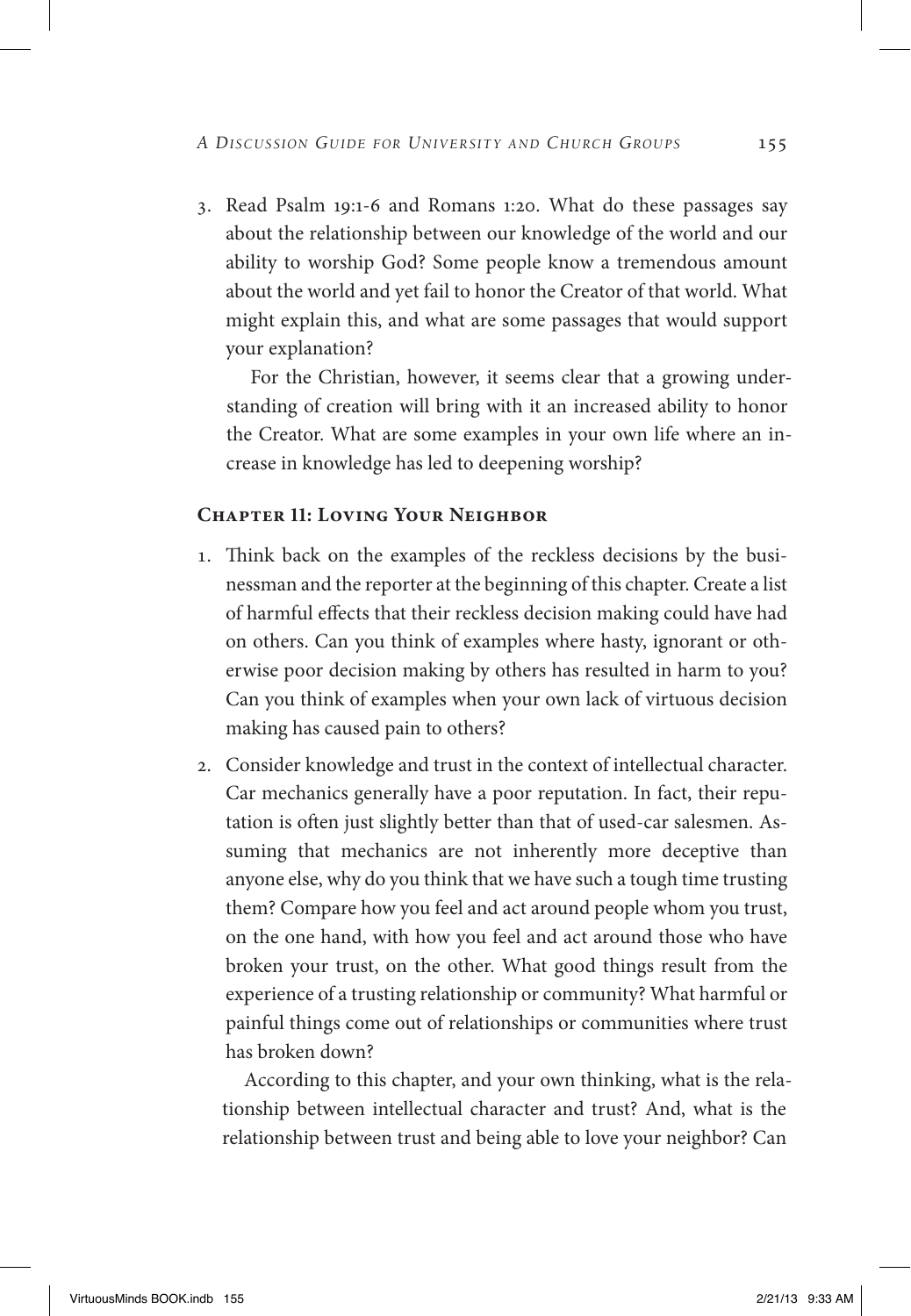you think of practical examples from your own life where trust has improved your ability to love others? Can you think of practical examples from your own life where broken trust has hurt your ability to love others?

3. This chapter argued that the acts of intellectual character by Mutava Musyimi and Václav Havel were also acts of love. How so? Can you think of examples from history, Scripture or your own experience where an act of intellectual character has been loving in a similar way?

## **Part Three: Becoming People of Intellectual Character**

## **Chapter 12: Developing Virtuous Intellectual Character**

- 1. We have already seen that all of us, at some point, put other things above our loyalty to truth (whether it is our pursuit of wealth, power or popularity, or simply our desire to be loved or accepted). Unfortunately, to the extent that we continue to do this, we are undermining our efforts to develop virtuous intellectual character. Unless we attack the root, we can hack at the leaves forever without seeing any meaningful results. So what can we do to develop a deep love of truth? Using this chapter and your own ideas, create a list of ways that you can effectively grow in your love for truth. For Christians, also consider what role the study of the Bible and the Holy Spirit play in this transformation.
- 2. We will never seek to become people of increasing intellectual character if we believe we are already intellectually virtuous. Take a minute to recall how you and your friends assessed your intellectual character in each of the different virtues. In what areas do you see the greatest need for growth? Are there thinking habits that are encouraged by your work, your current leisure habits or the people you spend your time with that are harmful to intellectual character? What are they? What steps can you take to replace those habits with new